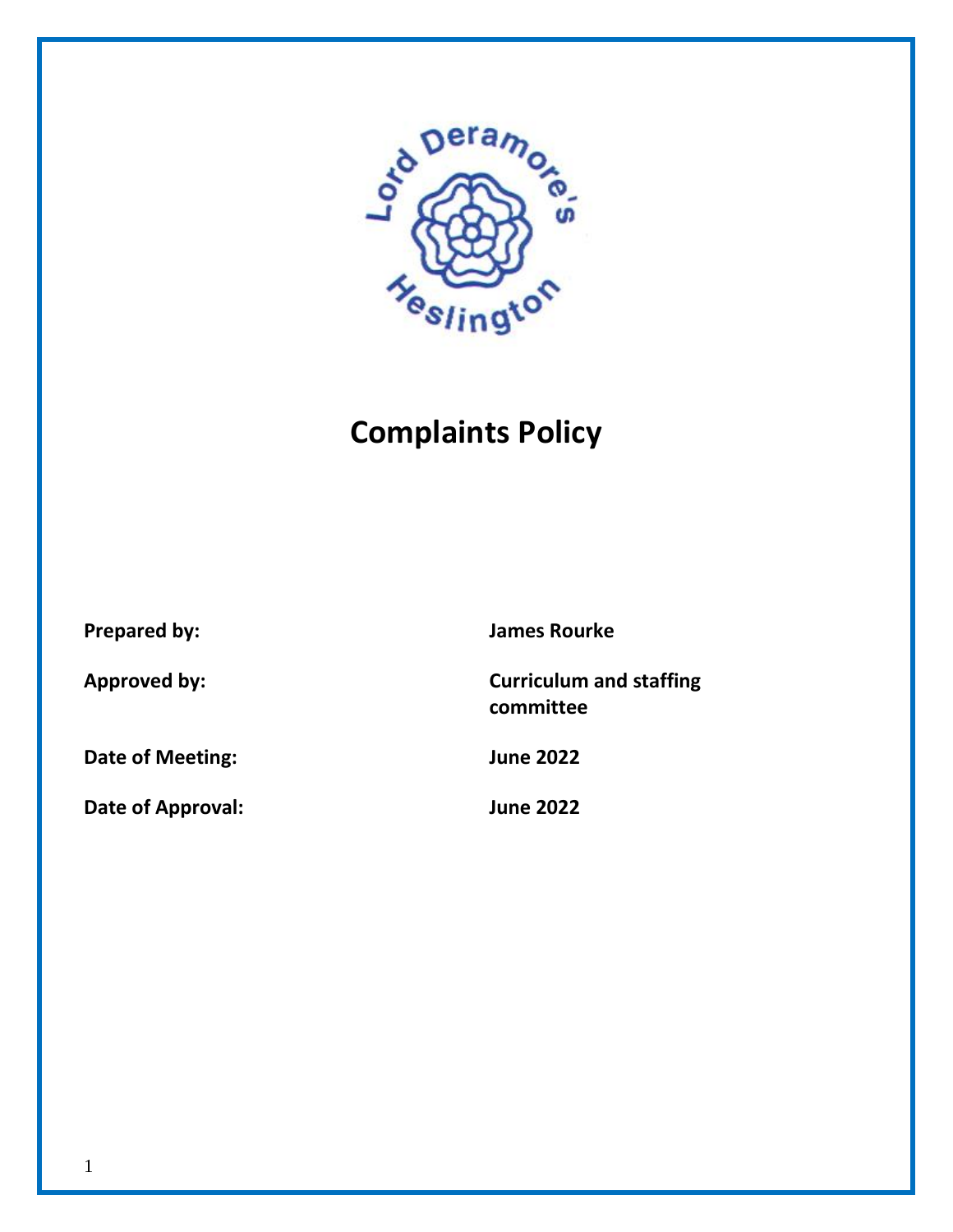## **GUIDANCE NOTES FOR PARENTS**

#### **1. If you have a concern or complaint**

We would like you to tell us about it. We welcome suggestions for improving our work in the school. Be assured that no matter what you are wanting to tell us, our support and respect for you and your child in the school will not be affected in any way. Please tell us of your concern as soon as possible. It is difficult for us to investigate properly an incident or problem which has happened some time ago.

### **2. What to do first**

Most concerns and complaints can be sorted out quickly by speaking with your child's class teacher, which can be arranged at the beginning and end of the school day.

Any teacher or the school office manager can help you find the appropriate person in the school. If you have a complaint which you feel should be looked at by the headteacher in the first instance you can make contact via the school office. It is usually best to discuss the problem face to face. You may need an appointment to do this, and can make one by ringing or calling in to the school office. You can take a friend or relation to the appointment with you if you would like to do so.

All staff will make every effort to resolve your problem informally. They will make sure that they understand what you feel went wrong, and they will explain their own actions to you. They will ask what you would like the school to do to put things right. Of course, this does not mean that in every case they will come round to your point of view but it will help both you and the school to understand both sides of the question. It may also help to prevent a similar problem arising again.

#### **3. What to do next**

If you are dissatisfied with the teacher's response, you can make a complaint to the headteacher. This should be made in writing.

If your complaint is about an action of the headteacher personally, then you should refer your complaint to the Chair of Governors. You can contact the Chair of Governors by writing to: Chair of Governors – Lord Deramore's Primary School, c/o Office Administrator, Lord Deramore's Primary School, School Lane. Heslington. YO10 5EE.

You may also find it helpful at this stage to have a copy of the full statement of the Local Authority General Complaints Procedure as this explains in detail what procedures are followed. This is available from the school office. If support is required, Parent Partnership are there to help you. Contact number is: 01904 554312/ 554562